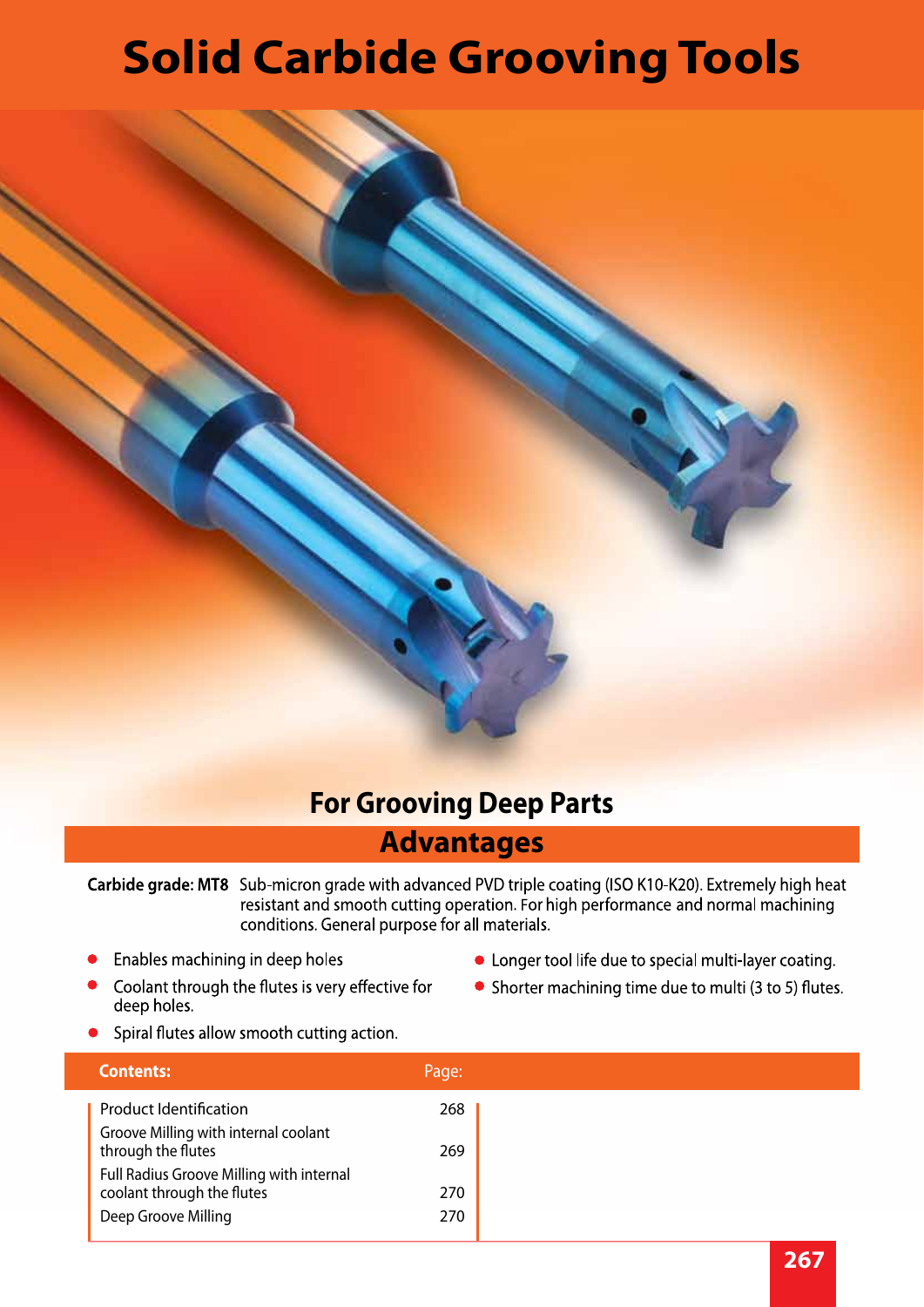

## *Product Identification*  **Groove Milling Ordering Codes**

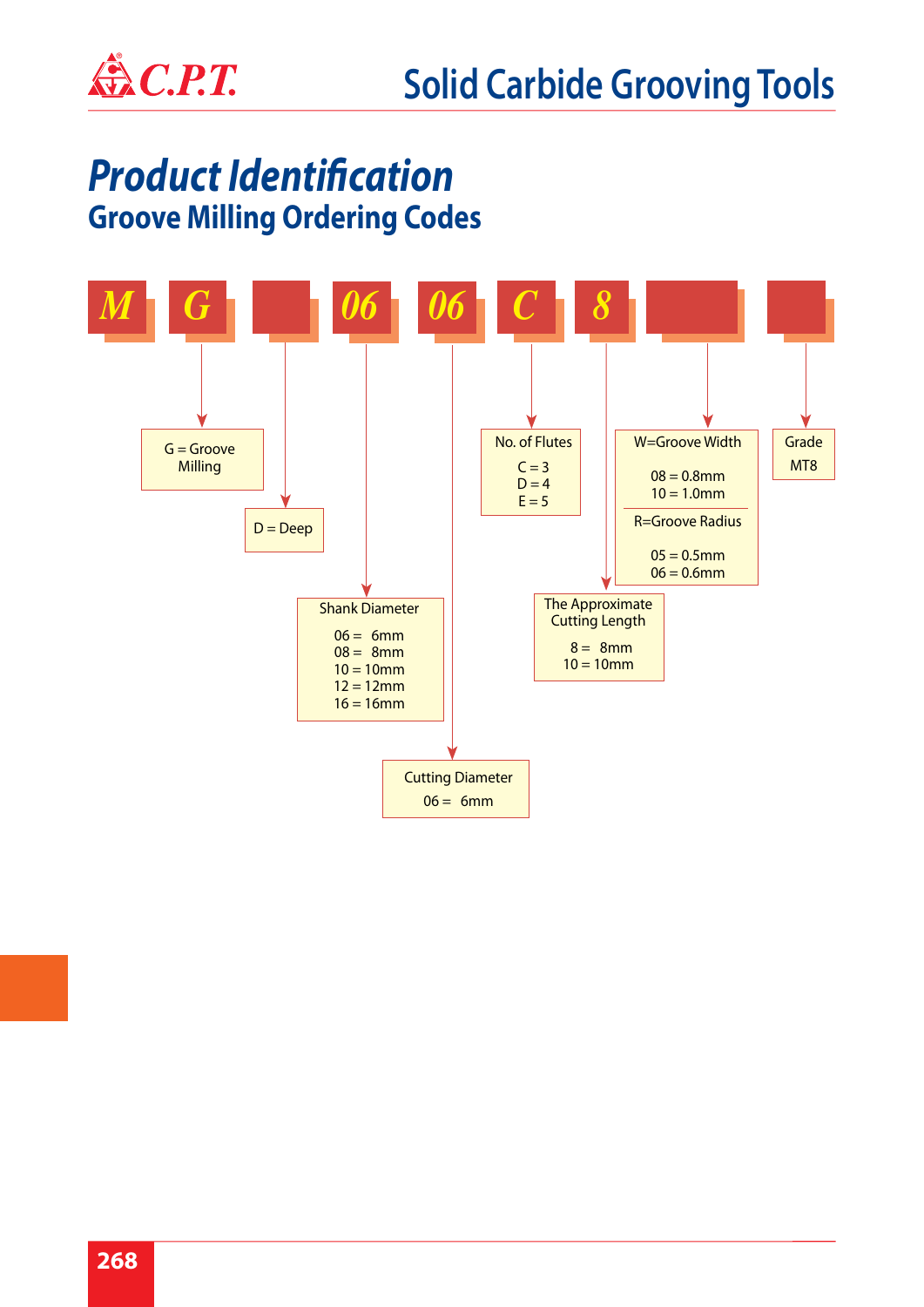

# *Groove Milling*

#### **with internal coolant through the flutes Same Tool for Internal and External Grooving**



## **For grooving deep parts**

| W<br>± 0.02 | Max. | <b>Groove</b><br>Dia. $(min.)$<br>mm | <b>Ordering Code</b>           | d  | D    | No. of<br><b>Flutes</b> |      |     |
|-------------|------|--------------------------------------|--------------------------------|----|------|-------------------------|------|-----|
| 0.50        | 0.6  | $\varnothing$ 4                      | <b>W05</b><br><b>*MG0604C4</b> | 6  | 4.0  | 3                       | 4.2  | 51  |
| 1.00        | 0.6  | $\varnothing$ 4                      | <b>*MG0604C4</b><br><b>W10</b> | 6  | 4.0  | 3                       | 4.2  | 51  |
| 0.80        | 0.8  | $\varnothing$ 6                      | <b>MG0606C8</b><br><b>W08</b>  | 6  | 6.0  | 3                       | 8.0  | 58  |
| 1.00        | 1.0  | $\varnothing$ 6                      | *MG0606C7<br><b>W10</b>        | 6  | 6.0  | 3                       | 7.0  | 58  |
| 1.50        | 1.0  | $\varnothing$ 6                      | <b>W15</b><br>*MG0606C7        | 6  | 6.0  | 3                       | 7.0  | 58  |
| 1.00        | 1.2  | $\varnothing \geq 7.8$               | <b>MG08078D10 W10</b>          | 8  | 7.8  | $\overline{4}$          | 10.0 | 64  |
| 1.50        | 1.5  | $\varnothing \geq 7.8$               | <b>MG08078D15 W15</b>          | 8  | 7.8  | 4                       | 15.0 | 64  |
| 2.00        | 1.5  | $\varnothing \geq 7.8$               | MG08078D15 W20                 | 8  | 7.8  | $\overline{4}$          | 15.0 | 64  |
| 1.20        | 1.4  | $\varnothing \geq 9.8$               | MG10098D20 W12                 | 10 | 9.8  | 4                       | 20.0 | 73  |
| 1.50        | 2.0  | $\varnothing \geq 9.8$               | MG10098D20 W15                 | 10 | 9.8  | $\overline{4}$          | 20.0 | 73  |
| 2.00        | 2.0  | $\varnothing \geq 9.8$               | MG10098D20 W20                 | 10 | 9.8  | 4                       | 20.0 | 73  |
| 1.50        | 2.2  | $\omega > 12$                        | <b>MG1212E30</b><br><b>W15</b> | 12 | 12.0 | 5                       | 30.0 | 84  |
| 2.00        | 2.2  | Ø>12                                 | MG1212E30<br><b>W20</b>        | 12 | 12.0 | 5                       | 30.0 | 84  |
| 3.00        | 2.2  | $\varnothing > 12$                   | MG1212E30<br><b>W30</b>        | 12 | 12.0 | 5                       | 30.0 | 84  |
| 1.40        | 1.8  | $\varnothing$ > 16                   | MG1616E30<br><b>W14</b>        | 16 | 16.0 | 5                       | 30.0 | 101 |
| 1.70        | 2.0  | $\varnothing$ > 16                   | <b>MG1616E40</b><br><b>W17</b> | 16 | 16.0 | 5                       | 40.0 | 101 |
| 1.95        | 2.2  | $\varnothing$ > 16                   | <b>MG1616E45</b><br><b>W19</b> | 16 | 16.0 | 5                       | 45.0 | 101 |

Order example: MG 10098D20 W12 MT8

\* Tools without coolant